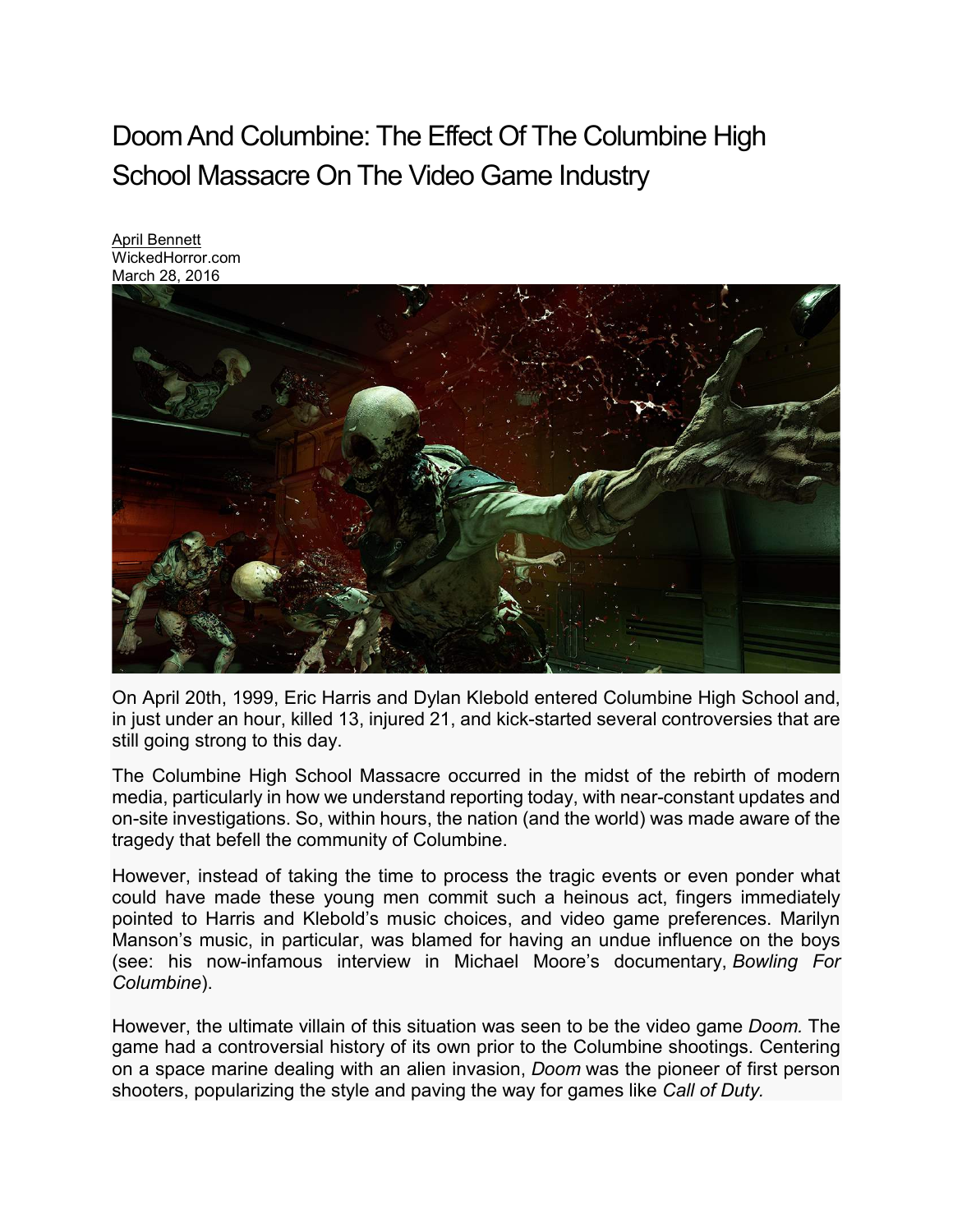*Doom,* although seen as somewhat cheesy now, was *extremely* graphic for its time, portraying alien death via all manner of weapons including shotguns, chainsaws etc. Additionally, The ESRB didn't exist in 1993 when *Doom* was released, so the rating system of today did not apply.

Likewise, there was no age warning for parents or players to know how graphic the video game was. However, with the rise of games like *Doom, Mortal Kombat*, and *Wolfenstein,* concerned parents and family groups began to advocate for a rating system similar to movies. The ESRB was officially announced, in Congress, in July of 1994 with its launch coming just two months later.

Five years after the establishment of The ESRB, in 1999, *Doom* became the center of debate once again when it was discovered that Klebold and Harris has been avid players and even compared the school shooting to *Doom*, saying murder would just be as easy as playing the game.



Further to this, by the time Klebold and Harris were playing *Doom* there was an added modification that allowed PC versions to be modified into personalized levels created by the user. Both of the boys used this modification, citing one of their larger mods was Harris's life work, Tier.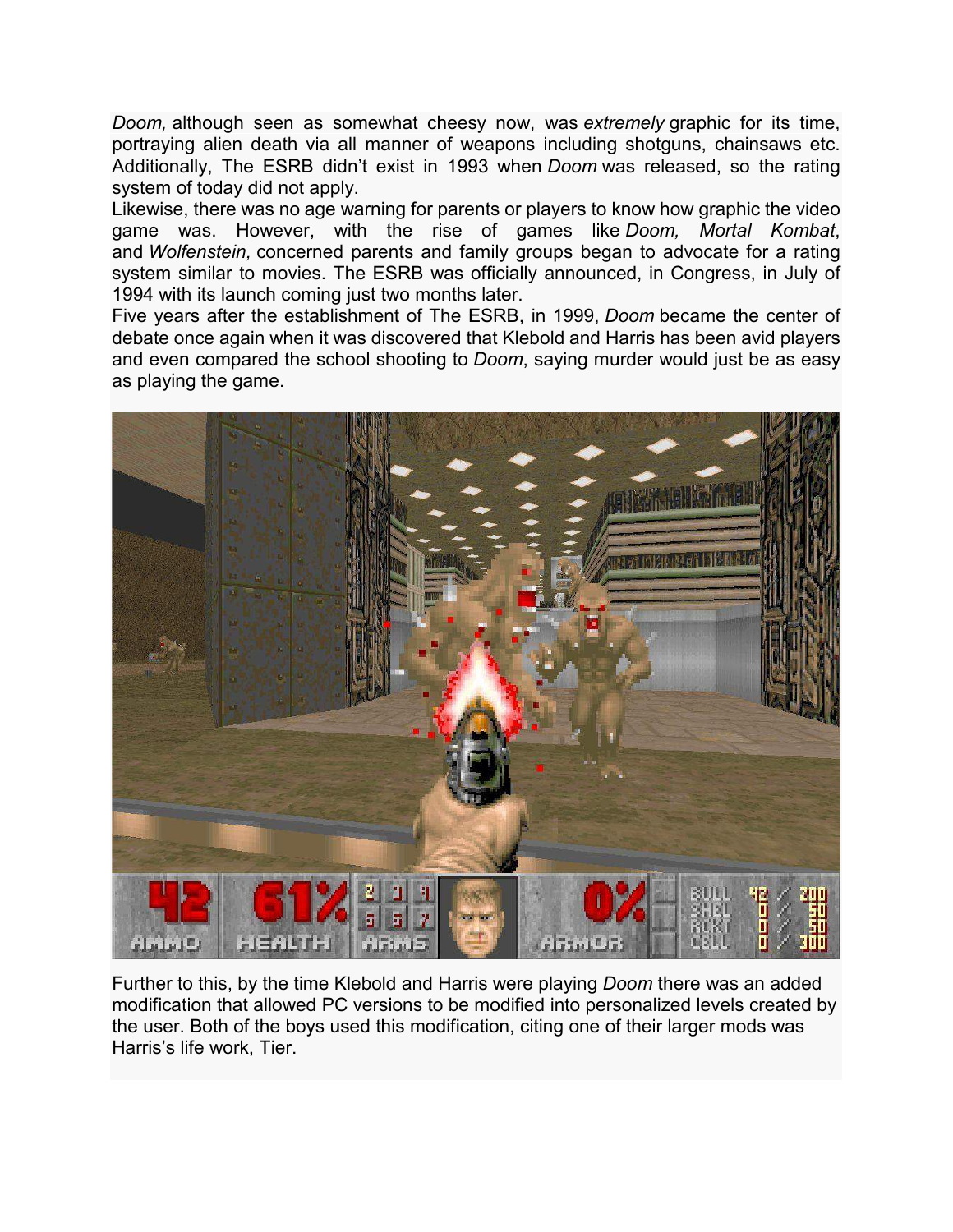Tier was uploaded to the school's computer system, and to AOL, and immediately drew comparisons to the Columbine shootings, but this mod has since been lost. Additionally, it was suggested that one of the killers had a sawed-off shotgun he called Arlene, which is a character in the *Doom* game.

Two years later, the families of those killed at Columbine sued 11 video game companies including ID Software, the creator of *Doom*. They alleged that a mixture of the addiction to such violent video games and the boys' personalities made a deadly cocktail that ultimately caused the Columbine shootings.

John Decamp, the lawyer representing these families, claimed they were trying to change the distortion of such violent material because these games make children into monster killers. But, a federal judge dismissed the case on the grounds that video games are not subject to product liability laws, like CEOs or business owners are.

Meanwhile, in the academic world, scholars then began seeking answers to the *Doom-*Columbine correlation. A flood of studies emerged in the early 2000s claiming to have found a connection between violent video games and aggressive behavior.

These studies named *Doom, Mortal Kombat,* and *Wolfenstien* specifically as games that, allegedly, increase a person's propensity for aggressive behavior, feelings, and thoughts. Senator Brownback of Kansas and Professor Anderson of Iowa State [University](http://maps.google.com/maps?ll=42.023949,-93.647595&spn=0.01,0.01&q=42.023949,-93.647595%20(Iowa%20State%20University)&t=h) also testified before Congress, in the year 2000, in an effort to prove that violent video games have a greater effect on behavior than gory television programs or movies.

Not even a year had passed from the Columbine tragedy and already a moral panic was in full swing, with fear created around violent games and their supposed link to aggressive behavior.



These studies have been recently disproved because factors such as the competitiveness of such games were not considered, as well as the fact that scientists neglected to study long term effects, or even make a concise definition of aggression. Additionally, these studies were completed directly after the subjects involved played the video games, instead of using before and after scenarios to compare their behavior and create a control.